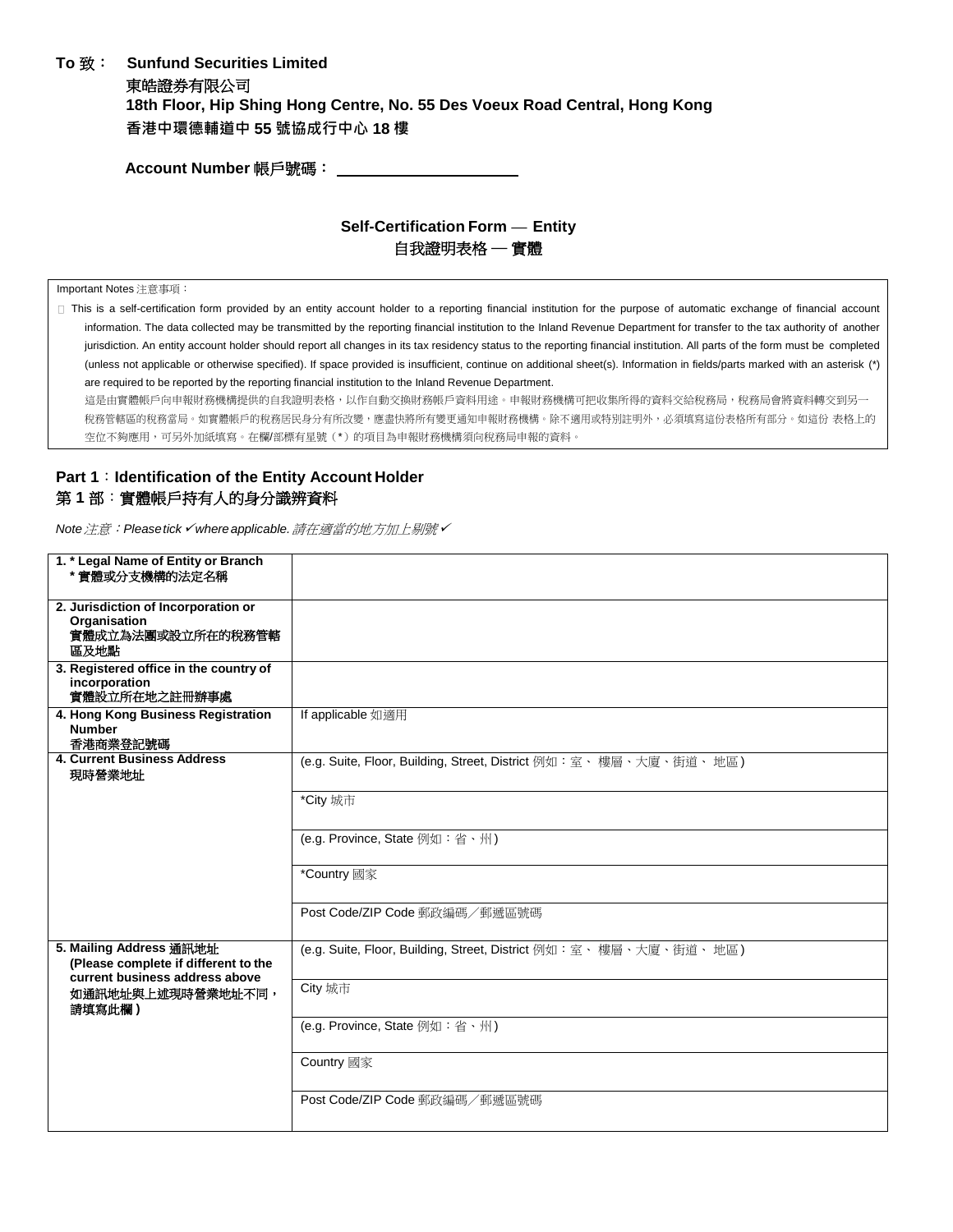| <b>Financial Institution</b><br>財務機構 | □ Custodial Institution, Depository Institution or Specified Insurance Company<br>託管機構、存款機構或指明保險公司                                                                                                                             |                                                                                             |  |  |
|--------------------------------------|--------------------------------------------------------------------------------------------------------------------------------------------------------------------------------------------------------------------------------|---------------------------------------------------------------------------------------------|--|--|
|                                      | $\Box$ Investment Entity, except an investment entity that is managed by another financial institution (e.g. with discretion to<br>manage the entity's assets) and located in a non-participating jurisdiction                 |                                                                                             |  |  |
|                                      |                                                                                                                                                                                                                                |                                                                                             |  |  |
|                                      |                                                                                                                                                                                                                                | 投資實體,但不包括由另一財務機構管理(例如:擁有酌情權管理投資實體的資產)並位於非 参與稅務管轄區的投資實體                                      |  |  |
| <b>Active NFE</b>                    |                                                                                                                                                                                                                                | The stock of which is regularly traded on the state of the state of which is an established |  |  |
| 主動非財務實體                              | securities market                                                                                                                                                                                                              |                                                                                             |  |  |
|                                      |                                                                                                                                                                                                                                |                                                                                             |  |  |
|                                      | Related entity of Communication Communication Communication Communication Communication Communication Communication Communication Communication Communication Communication Communication Communication Communication Communic |                                                                                             |  |  |
|                                      |                                                                                                                                                                                                                                |                                                                                             |  |  |
|                                      |                                                                                                                                                                                                                                |                                                                                             |  |  |
|                                      |                                                                                                                                                                                                                                | _________________________________(一個具規模證券市場) 進行買賣                                           |  |  |
|                                      | □ NFE is a governmental entity, an international organization, a central bank, or an entity wholly owned by one or more                                                                                                        |                                                                                             |  |  |
|                                      | of the foregoing entities<br>政府實體、國際組織、中央銀行或由前述的實體全權擁有的其他實體                                                                                                                                                                    |                                                                                             |  |  |
|                                      |                                                                                                                                                                                                                                |                                                                                             |  |  |
|                                      |                                                                                                                                                                                                                                |                                                                                             |  |  |
|                                      |                                                                                                                                                                                                                                |                                                                                             |  |  |
|                                      |                                                                                                                                                                                                                                |                                                                                             |  |  |
| <b>Passive NFE</b><br>被動非財務實體        | $\Box$ Investment entity that is managed by another financial institution and located in a non-participating jurisdiction<br>位於非参與稅務管轄區並由另一財務機構管理的投資實體                                                                         |                                                                                             |  |  |
|                                      | $\Box$ NFE that is not an active NFE                                                                                                                                                                                           |                                                                                             |  |  |
|                                      | 不屬主動非財務實體的非財務實體                                                                                                                                                                                                                |                                                                                             |  |  |
|                                      |                                                                                                                                                                                                                                |                                                                                             |  |  |

*Pleasetick*✓*one of theappropriate boxes andprovidethe relevant information.*請在其中一個適當的方格內加上剔號✓,並提供有關資料

## **Part 3**:**Controlling Persons (Please complete this part if the entity account holder is a passive NFE)** 第 **3** 部:控權人**(**如實體帳戶持有人是被動非財務實體,請填寫此部**)**

Please indicate the name of all controlling person(s) of the entity account holder in the table below. If no natural person exercises control over an entity which is a legal person, the controlling person will be the individual holding the position of senior managing official. Please complete Self-Certification Form - Controlling Person for each controlling person.

就實體帳戶,請填寫所有控權人的姓名在列表內。就法人實體,如行使控制權的並非自然人,控權人會是該法人實體的高級管理人員。每名控權人請分別 填寫一份自我證明表格 ─ 控權人。

| (1) | (5) |
|-----|-----|
| (2) | (6) |
| (3) | (7) |
| (4) | (8) |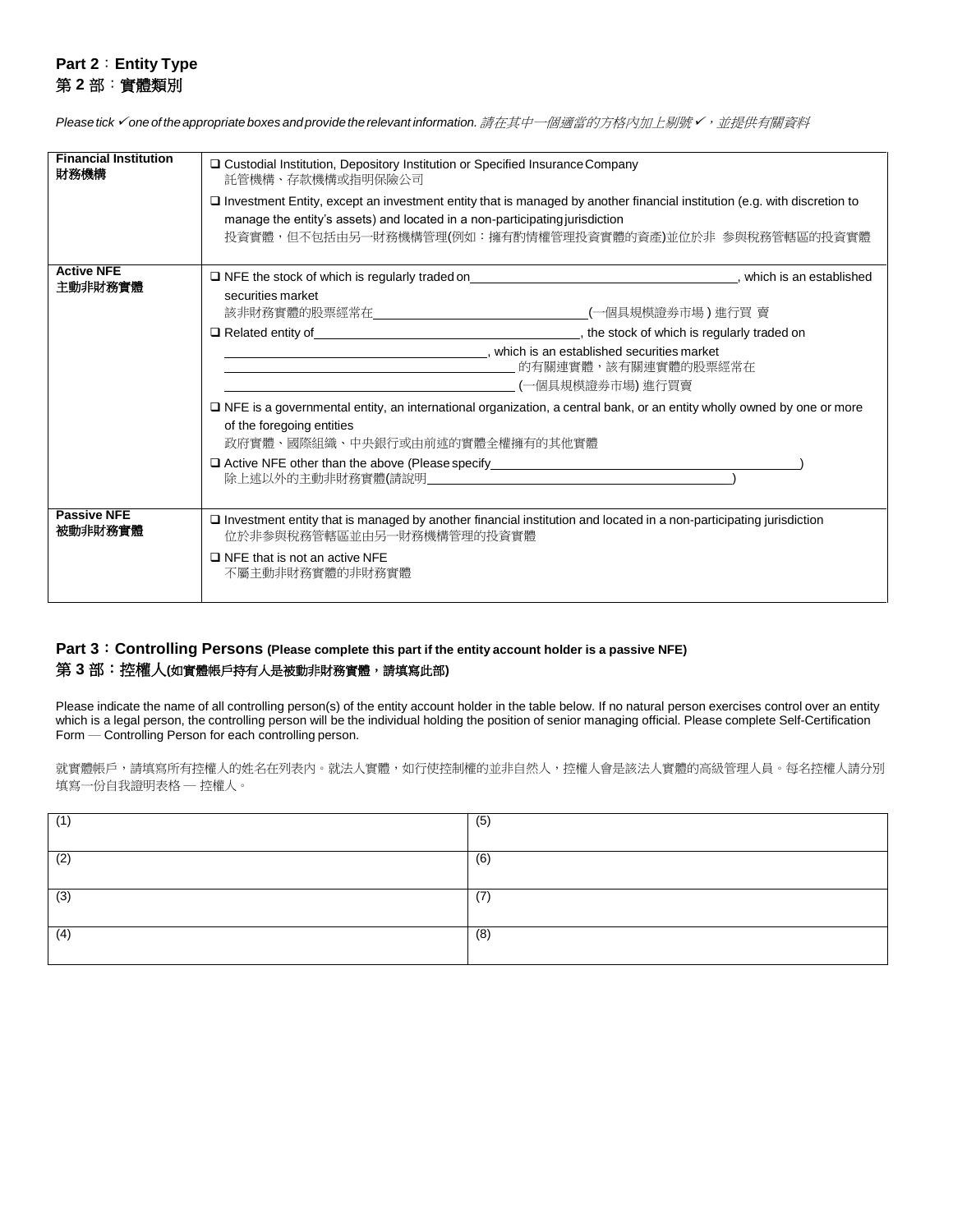# **Part 4**:**Jurisdiction of Residence and Taxpayer Identification Number or its Functional Equivalent ("TIN") \*** 第 **4** 部:居留司法管轄區及稅務編號或具有等同功能的識辨編號(以下簡稱「稅務編號」)**\***

Please complete the following table indicating (a) the jurisdiction of residence (including Hong Kong) where the entity account holder is a **resident for** tax **purposes** and (b) the entity account holder's TIN for each jurisdiction indicated. Please indicate **all** (not restricted to five) jurisdictions of residence. 請提供以下資料,列明(a)實體帳戶持有人的居留司法管轄區(包括香港在內),亦即實體帳戶持有人的**稅務管轄區**及(b)該居留司法管轄區發給實 體帳戶持有人的稅務編號。請列出<u>所有</u>(不限於 5 個)居留司法管轄區。

If the entity account holder is a tax resident of Hong Kong, the TIN is the BRnumber. If a TIN is unavailable, please provide the appropriate reason of thefollowings: 如實體帳戶持有人是香港稅務居民,稅務編號是其香港身份證號碼。如沒法提供稅務編號,請必須填寫以下合適的理由:

# **Reason A** ─ The jurisdiction where the entity account holder is a resident for tax purposes does not issue TINs to its residents.

- **Reason B** The entity account holder is unable to obtain a TIN. Please explain why the account holder is unable to obtain a TIN if you have selected this reason.
- **Reason C** ─ TIN is not required. Select this reason only if the authorities of the jurisdiction of residence do not require the TIN to be disclosed.
- 理由 **A** ─ 實體帳戶持有人的居留司法管轄區並沒有向其居民發出稅務編號。
- 理由 **B** ─ 實體帳戶持有人不能取得稅務編號。如選取這一理由,請解釋帳戶持有人不能取得稅務編號的原因。

理由 **C** ─ 實體帳戶持有人毋須提供稅務編號。居留司法管轄區的主管機關不需要帳戶持有人披露稅務編號。

| Jurisdiction of Residence<br>居留司法管轄區 | <b>TIN</b><br>稅務編號 | # Please enter reason A, B or C<br>if no TIN is available<br># 如沒有提供稅務編號, 請填寫<br>理由 A,B 或 C | Please explain why the entity account<br>holder is unable to obtain a TIN if you<br>have selected reason B<br>如選取理由 B, 請解釋實體賬戶持有人<br>不能取得稅務編號的原因 |
|--------------------------------------|--------------------|---------------------------------------------------------------------------------------------|--------------------------------------------------------------------------------------------------------------------------------------------------|
| 1.                                   |                    |                                                                                             |                                                                                                                                                  |
| 2.                                   |                    |                                                                                             |                                                                                                                                                  |
| 3.                                   |                    |                                                                                             |                                                                                                                                                  |
| 4.                                   |                    |                                                                                             |                                                                                                                                                  |
| 5.                                   |                    |                                                                                             |                                                                                                                                                  |

## **Part 5**:**Declarations and Signature** 第 **5** 部:聲明及簽署

I/We acknowledge and agree that (a) the information contained in this form is collected and may be kept by the financial institution for the purpose of automatic exchange of financial account information, and (b) such information and information regarding the entity account holder and any reportable account(s) may be reported by the financial institution to the Inland Revenue Department of the Government of the Hong Kong Special Administrative Region and exchanged with the tax authorities of another jurisdiction or jurisdictions in which the entity account holder may be resident for tax purposes, pursuant to the legal provisions for exchange of financial account information provided under the Inland Revenue Ordinance (Cap.112). I/We certify that I am/we are authorized to sign for the entity account holder of all the account(s) to which this form relates. I/We undertake to advise **Sunfund Securities Limited** of any change in circumstances which affects the tax residency status of the entity identified in Part 1 of this form or causes the information contained herein to become incorrect, and to provide **Sunfund Securities Limited** with a suitably updated self-certification form within 30 days of such change in circumstances. **I**/**We declare that the information given and statements made in this form are, to the best of my/our knowledge and belief, true, correct and complete.**

本人/吾等知悉及同意,財務機構可根據《稅務條例》(第 112 章)有關交換財務帳戶資料的法律條文,(a)收集本表格所載資料並可備存作自動交換 財務帳戶資料用途及(b)把該等資料和關於實體帳戶持有人及任何須申報帳戶的資料向香港特別行政區政府稅務局申報,從而把資料轉交到實體帳戶持 有人的居留司法管轄區的稅務當局。本人/吾等證明,就與本表格所有相關的帳戶,本人/吾等獲實體帳戶持有人授權簽署本表格 。本人/吾等承諾,如情